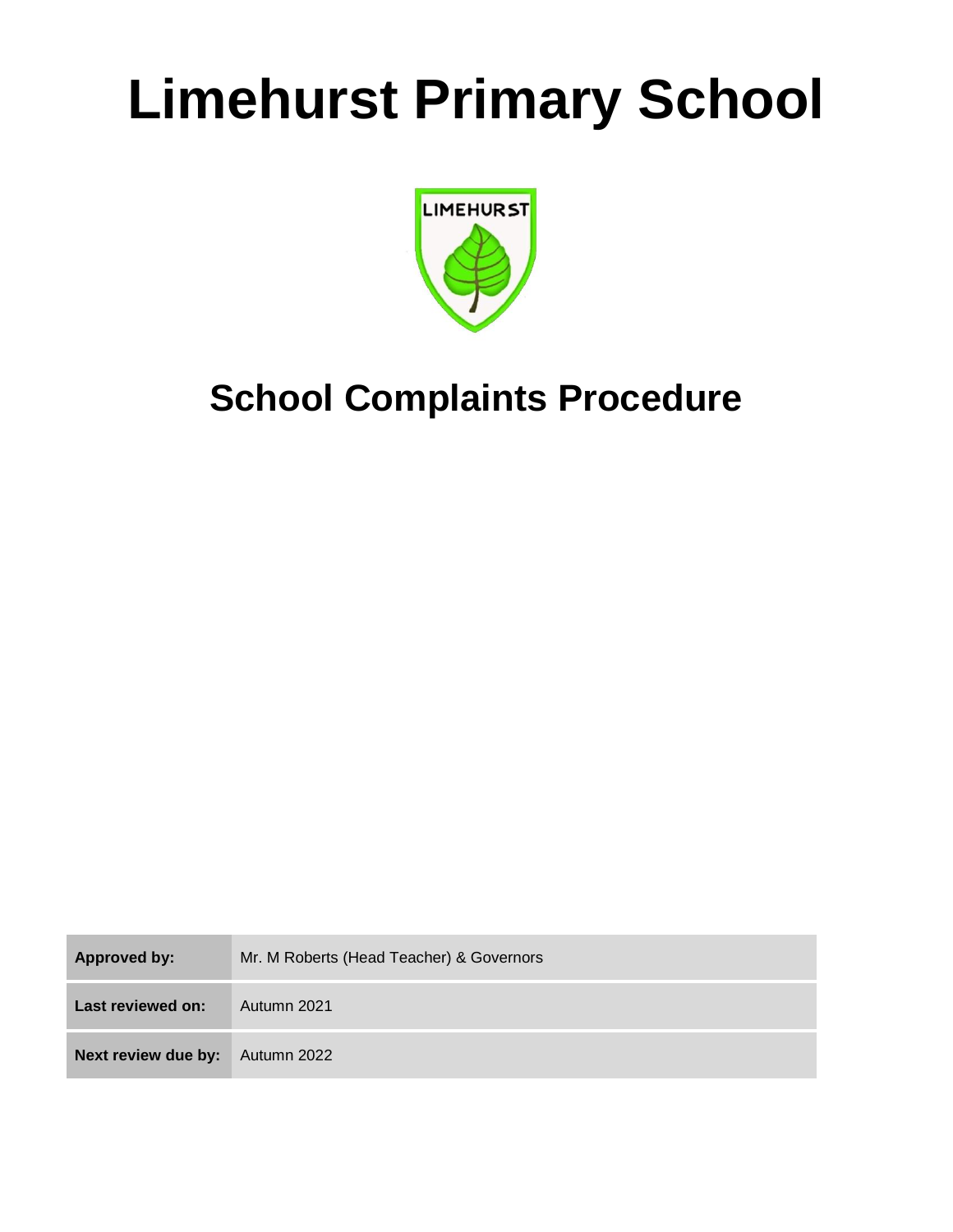#### **Overview**

From 1<sup>st</sup> September 2003 Governing Bodies of all maintained schools and maintained nursery schools in England are required, under section 29 of the Education Act 2002, to have in place a procedure to deal with complaints relating to the school and to any communities' facilities or service that the school provides.

#### **Introduction**

Limehurst strives to provide a good education for all our children. The Headteacher and staff work very hard to build positive relationship with all parents and carers. However, there are occasions where regardless of everyone's best efforts, disagreements occur. In this instance school needs to make information easily available to any parents/carers or eligible others who may wish to progress a **formal complaint**. The following policy sets out the procedures that will be followed in such cases.

If any of the parents or carers is unhappy with the education that their child is receiving, or have any concerns relating to the school, we encourage them to talk to the class teacher immediately. (An appointment may be made before or after the school day).

Limehurst follows the guidance set out by the Department for Education and the Local Authority in regard responding to complaints and representations received. Advice and support may be sought from the Local Authority as appropriate in respect of the complaints process.

#### **Definitions- what is the difference between a Concern and a Complaint?**

A **'concern'** may be defined as **'an expression of worry or doubt over an issue considered to be important for which reassurances are sort'**. A 'complaint' may be generally defined as **'an expression of dissatisfaction however made, about actions taken or a lack of action'**. A complaint may be 'informal' or 'formal'.

#### **Who can make a complaint within this policy?**

Any person, including members of the public, may make a complaint about a school provision or service, unless separate statutory procedures apply (i.e. exclusions or admissions). Some complaints fall outside the school's complaint procedures, for example, staff grievances or disciplinary procedures.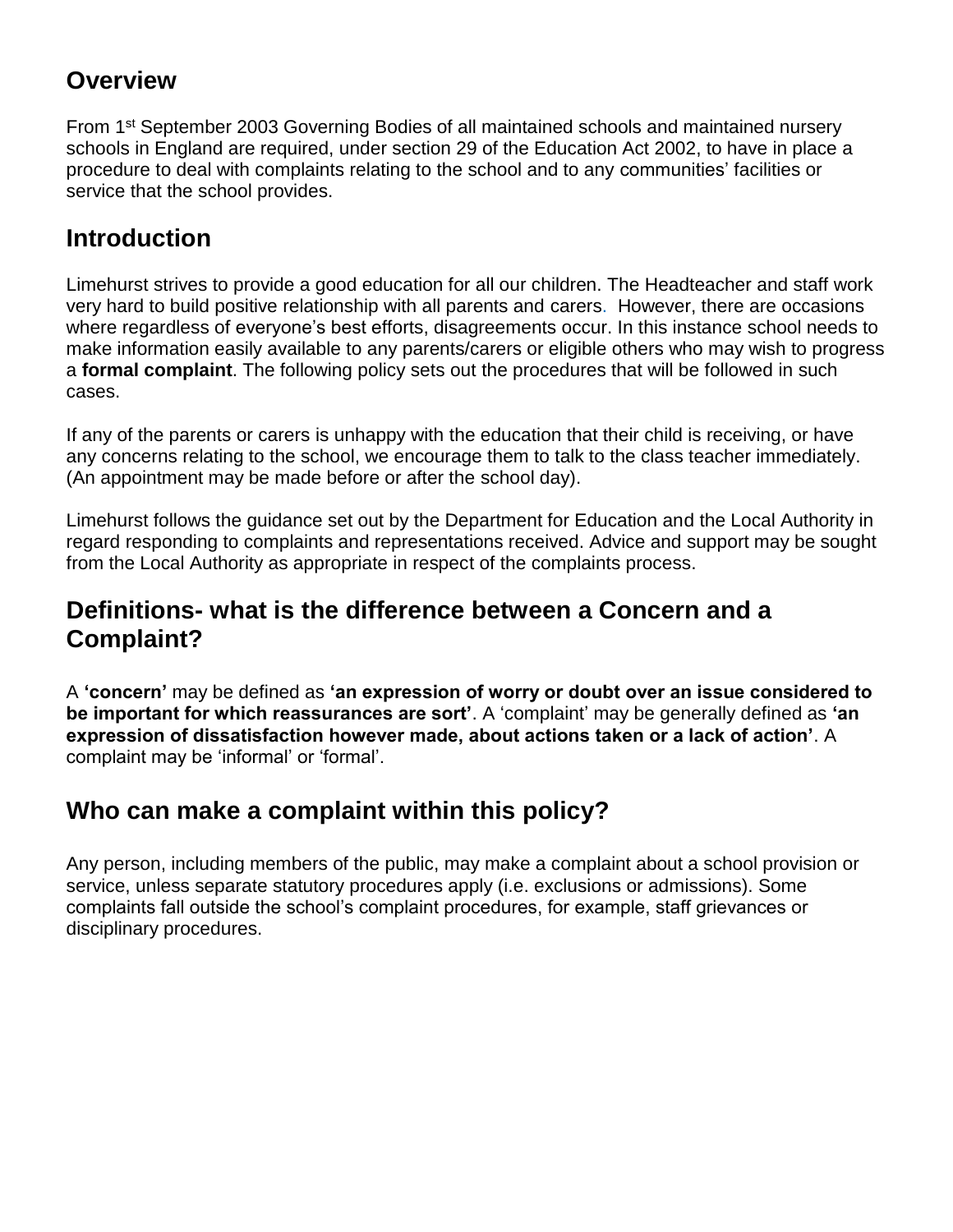## **Aims and objectives**

Our school aims to be fair, open and honest when dealing with any complaint. We consider all complaints, and deal with them as swiftly as possible. We aim to resolve any complaints through dialogue and mutual understanding, and in all cases, we put the interest of the child above all else. We provide enough opportunity for any complaint to be fully discussed and will try hard to identify a satisfactory resolution.

#### **Stage 1 – Concern/Complaint heard by Staff member, usually the class teacher**

If a parent is concerned about anything to do with the education that we are providing at our school, they should in the first instance discuss the matter with their child's class teacher. In our experience, most matters of concern can be resolved positively in this informal way. All teachers work very hard to ensure that each child is happy at school and are making good progress; they naturally want to know if there is a problem, so that they can act before it seriously affects the child's progress.

If a concern or complaint cannot be resolved by discussion with the class teacher, or the member of staff involved is unable to deal with a concern or complaint, then it may be referred to another staff member. The member of staff will usually be more senior in responsibility: The ability to consider the concern or complaint objectively and impartially is crucial. Any complaint received will be logged, including the date received, and feedback will be given as appropriate regarding any action the school has taken to try to resolve the issue. On some occasions a complaint raised may require investigation, or discussion with others, in which case an informal but informed response will be returned. Most concerns will be satisfactorily dealt with in this way. However, if matters remain unresolved to progress to the next stage of the process the complainant will need to contact the **Head Teacher**.

#### **Stage 2- Complaint heard by Head Teacher**

#### **Where the complaint concerns the Head Teacher the complainants may refer the matter directly to the Chair of Governors**.

Where parents or carers feel that a situation has not been resolved through contact with the class teacher or senior staff member or that their concern is of a sufficiently serious nature, they should make an **appointment to meet with the Head teacher to discuss their complaint.**

The Head Teacher will acknowledge receipt of any complaint usually within 5 working days and will agree and record the details of the complaint, and any outcome that is being sought that would resolve matters. The Head Teacher will investigate each case thoroughly, including speaking with other pupils and staff involved where this is felt to be appropriate.

When the Head Teacher has concluded the investigation into the complaint a further meeting may be offered to discuss any outcome, and a written response to the complaint will be sent out usually within 25 working days. The complainant will be updated as required and informed if there will be any delay.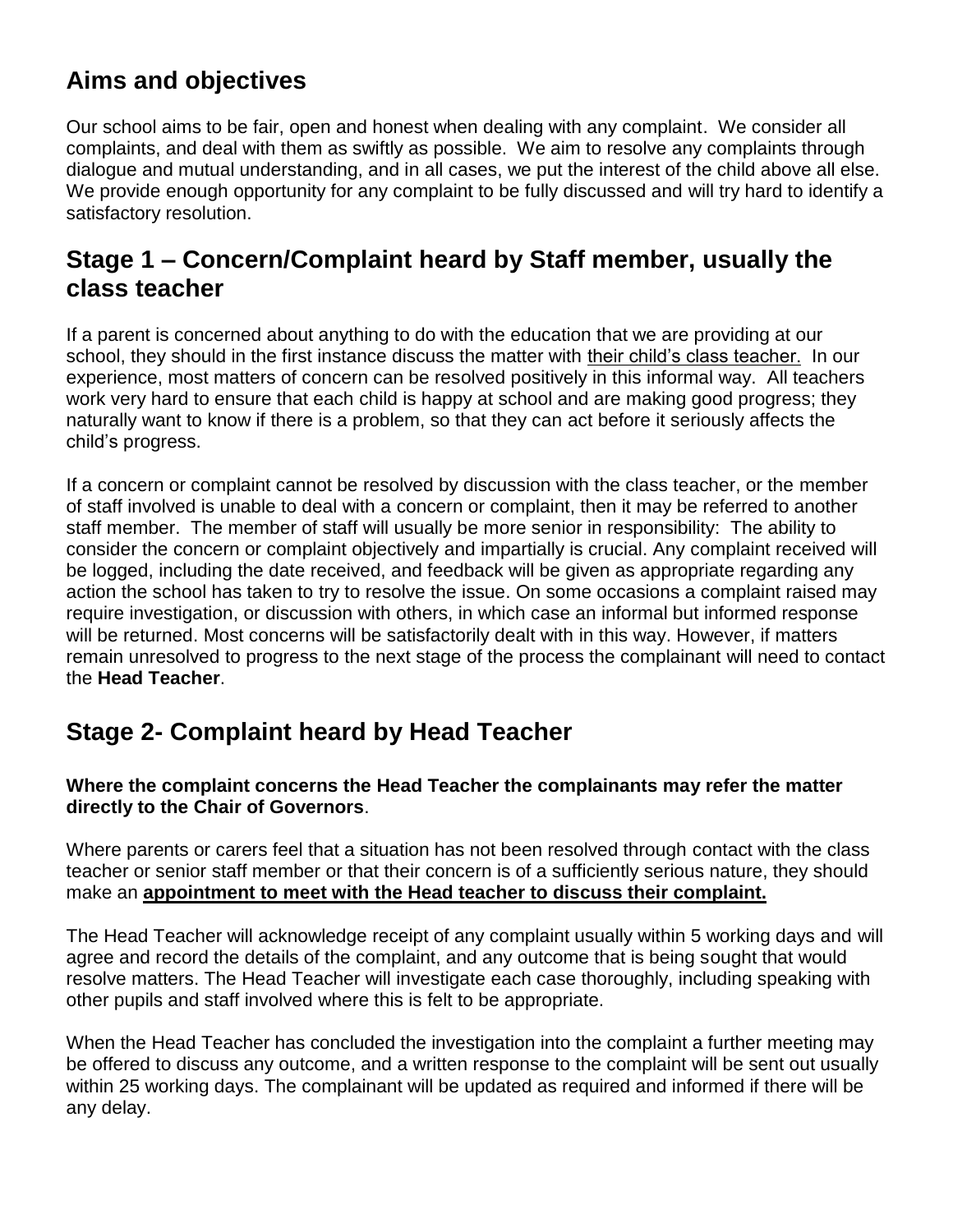Most complaints will be resolved by this stage, however if this is not the case then the complainant will need to write to the **Chair of the School Governing Body** setting out the details of their complaint.

The complainant needs to write to the Chair of Governors care of the school office - marked **FAO-Chair of Governors – Private & Confidential.**

## **Stage 3 Complaint heard by Governing Body complaint appeal panel**

The Chair of Governors will acknowledge receipt of the complaint usually within 10 working days.

The Chair of Governors **may** dismiss the complaint in its entirety, particularly if the complaint is raised against a school policy or procedure that has previously been agreed and signed off at Governor level.

Alternatively, the Chair of Governors **may** arrange to meet with the complainant to see if a mutually agreeable resolution can be found. In this instant, if the Chair of Governors cannot resolve the complaint, then the complainant may request that a **Governing Body Complaint Appeal Panel** be convene. This panel will hear the complaint and review the actions that the school have taken to try to resolve matters.

Upon receiving a request to convene a Complaint Appeal Panel the Chair of Governors or a nominated governor will arrange for 3 governors who have not had prior involvement in the complaint to form a panel.

The Complaint Appeal Panel will be clerked (The clerk may be a member of the school staff). The clerk will formally write to the complainant, the Head Teacher and any other relevant staff or witnesses and inform them;

- Of the date, time and venue of the Complaint Panel Meeting
- Of the aims and objectives of the Panel and how it will be conducted;
- That any documentation they wish the Panel to consider must be returned to the clerk no later than 5 school days before the Panel takes place;
- Arrange for the information packs to be received by those attending the Panel no later than 2 days prior to the meeting.
- How and when the Panel will reach a decision.

## **The Remit of the Complaints Appeal Panel**

The Panel can;

.

- Dismiss the complaint in whole or in part;
- Uphold the complaint in whole or part;
- Recommend appropriate action to be taken to resolve the complaint;
- Recommend changes to the school's practice, policies or procedures to ensure that problems of a similar nature do not occur again.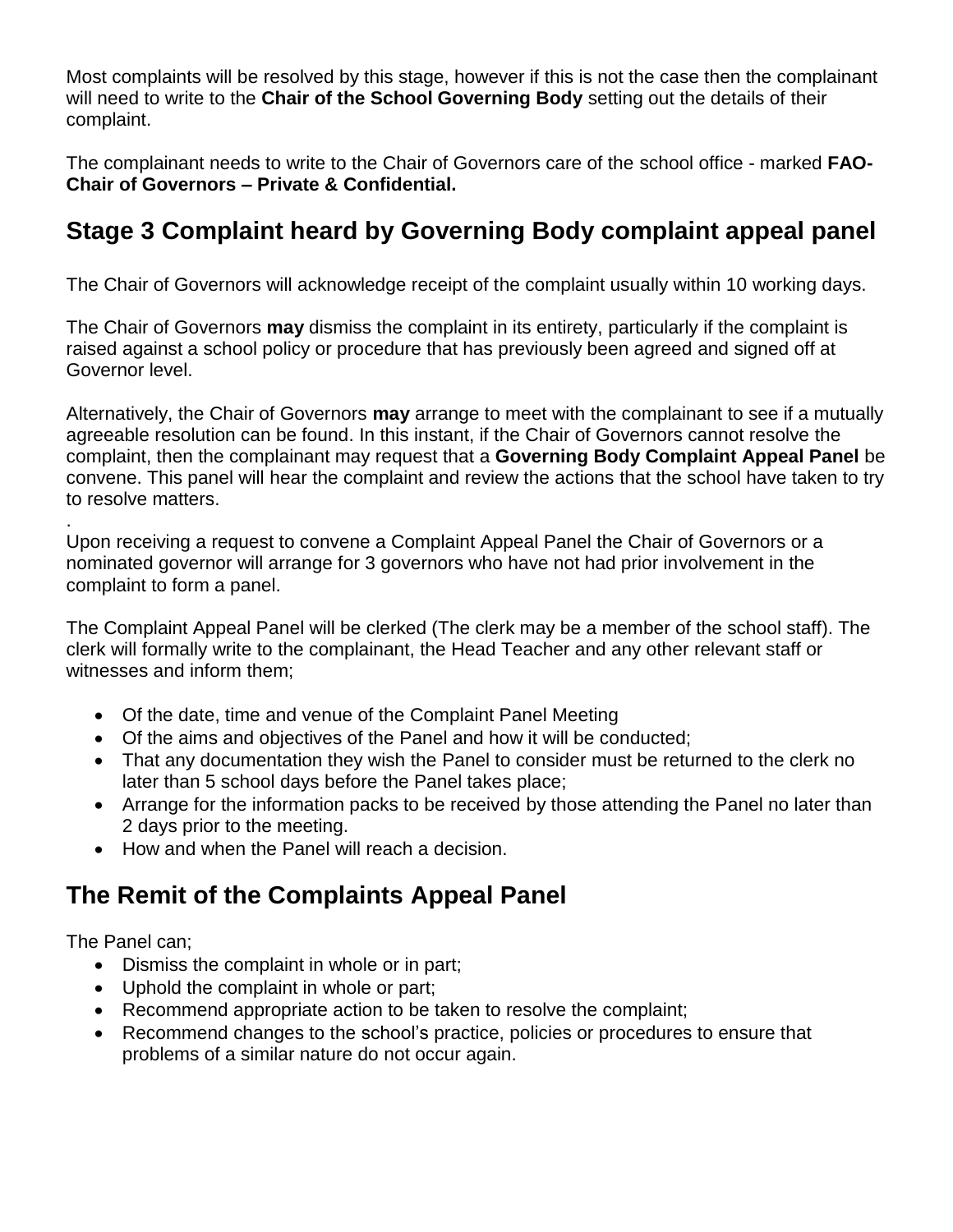It is acknowledged that there may be occasions where the Panel cannot facilitate a resolution or requested outcome, and in these cases, it may only be possible for the Panel to establish the facts, ensure the complainants feel that their concerns have been taken seriously, they have been listened to and identify an appropriate way forward. Advice may be sought as appropriate and in line with any Service Level Agreement, from Local Authority Officers regarding the complaint matters or process.

After hearing from both parties and reviewing the information available the Panel will consider their decision and inform the complainant of the outcome in writing usually within seven working days.

The Governing Body Complaint Appeal Panel is the final stage in the school complaint process and following notification of the outcome the school will consider the complaint to be closed. If parents remain dissatisfied with the way that the school has dealt with their complaint then they have the right to contact the Secretary of State for Education and information in respect of this can be found on the Department for Education website.

Please note that complaints against the Chair of Governors or any Governor should be made by writing to the Clerk of the Governing Body.

#### **Timelines**

Complaints need to be considered and resolved as quickly and efficiently as possible. Limehurst expects most complaints to be made as soon as possible after an incident arises, **with a three month 'window' to lodge a complaint** (although school will hear complaints beyond this period if exceptional circumstances are in evidence).

#### **Unreasonable Complaints**

Limehurst is committed to dealing with all complaints fairly and impartially, and to providing a highquality service to those who complain. We will not normally limit the contact complainants have with school. However, we do not expect our staff to tolerate unacceptable behaviour and will act to protect staff from that behaviour including that which is abusive, offensive or threatening.

#### **Limehurst defines unreasonable complainants as 'those who, because of the frequency or nature of their contacts with the school, hinder our consideration of their or other people's complaints'.**

A complaint may be regarded as unreasonable when the person making the complaint;

- Refuses to articulate their complaint or specify the outcomes sought
- Refuse to co-operate with the complaint's investigation process
- Refuse to accept that certain issues are not within the scope of the complaint's procedure
- Insist on the complaint being dealt with in a way not recognised as 'good practice'
- Introduce trivial or irrelevant information of which they expect school to comment on
- Make unjustified complaints about staff who are trying to deal with the issue, or seek them replaced
- Change the basis of the complaint as the investigation proceeds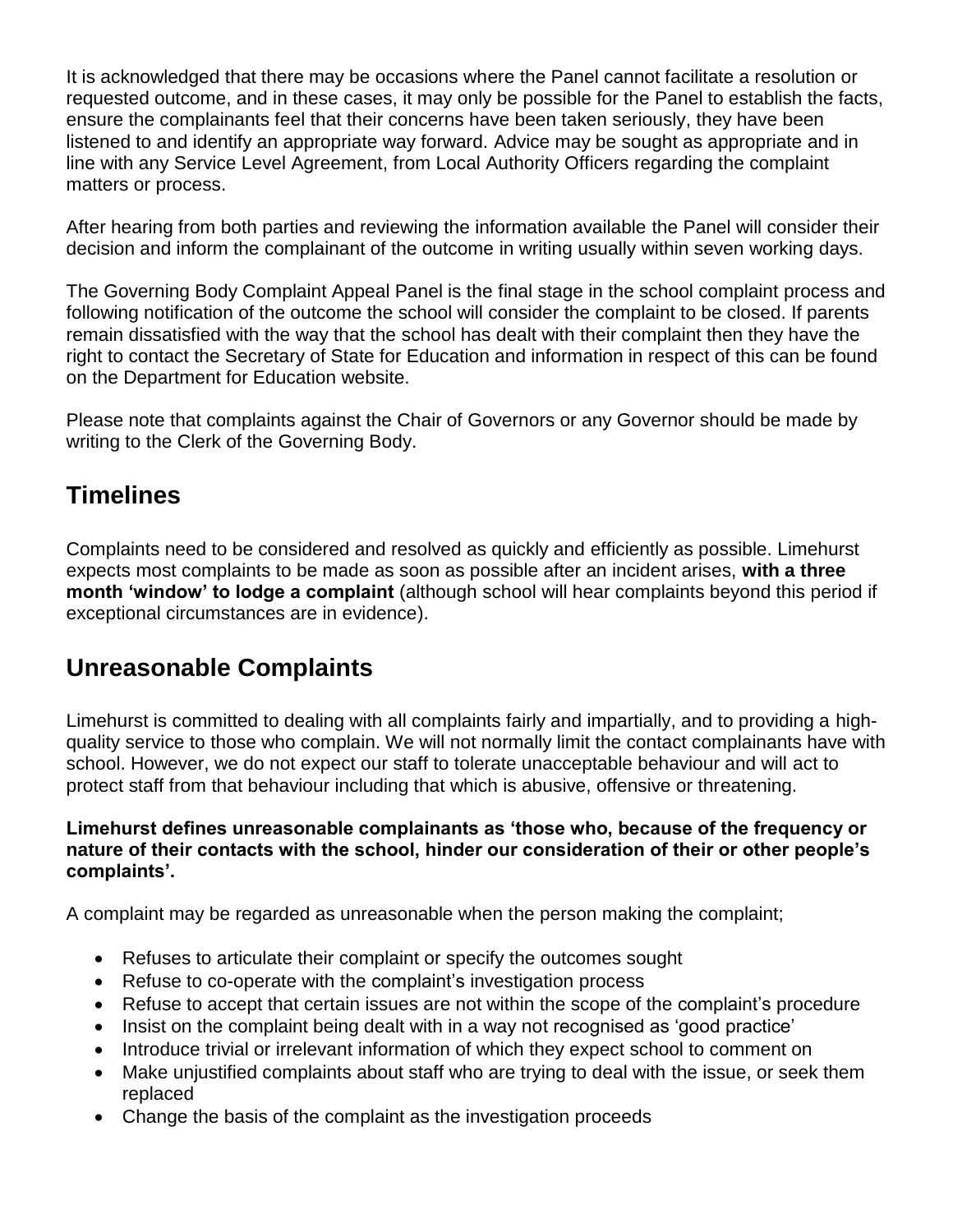- Refuse to accept the findings of the investigation where the school's complaint procedure has been fully implemented
- The complainant seeks an unrealistic outcome

A complaint may also be considered unreasonable if the person making the complaint does so either face-to- face, by telephone or in writing or electronically, that is judged;

- Maliciously
- Aggressively
- Using threats, intimidation or violence
- Using abusive, offensive or discriminatory language
- Knowing to be falsified information
- Publishing unacceptable information in a variety of media such as in social media websites and newspapers

## **Serial or Persistent Complaints**

The complaints process will aid in the speedy resolution of most complaints, however there may be occasions where an agreed resolution cannot be reached and it is only possible to agree an acceptable way forward. It should be noted that once a complaint reaches the end of the school complaint procedure it cannot be reopened and reinvestigated. If the complainant tries to reopen the same issues, the Chair of the Governing Body can inform them in writing that the procedure has been exhausted and that the matter is now closed. A complaint may be considered by the school to be 'serial or persistent' when:

- It is repeatedly and obsessively pursued.
- An unreasonable or unrealistic outcome is sought.
- It is reasonable but is pursued in an unreasonable manner.

Limehurst will not tolerate behaviour from complainants that is deemed offensive or threatening, or which is considered to pose a risk to either staff or pupils. The school will take such steps as necessary to manage behaviour of this kind and may seek legal advice.

Where the complainants contact with school is unreasonably demanding, or the frequency of contact is judged to impede the day to day running of the school, then contact with school may be subject to a management plan to aid in the resolution of the complaint.

If a complainant contacts the school repeatedly but making substantially the same point each time advice will be sought from Local Authority Officers in line with the Service Level Agreement in respect of the management of and response to complaints of this nature. School will stop responding in regard a specific 'complaint' if all reasonable steps to address the complainant's needs have been taken and the complainant has been given a clear statement of the school's position and any potential options.

School will inform the complainant in writing if they are no longer prepared to respond to a 'repeat' complaint. Ultimately school will contact legal services for advice if a complaint persisted to the point that school consider it harassment.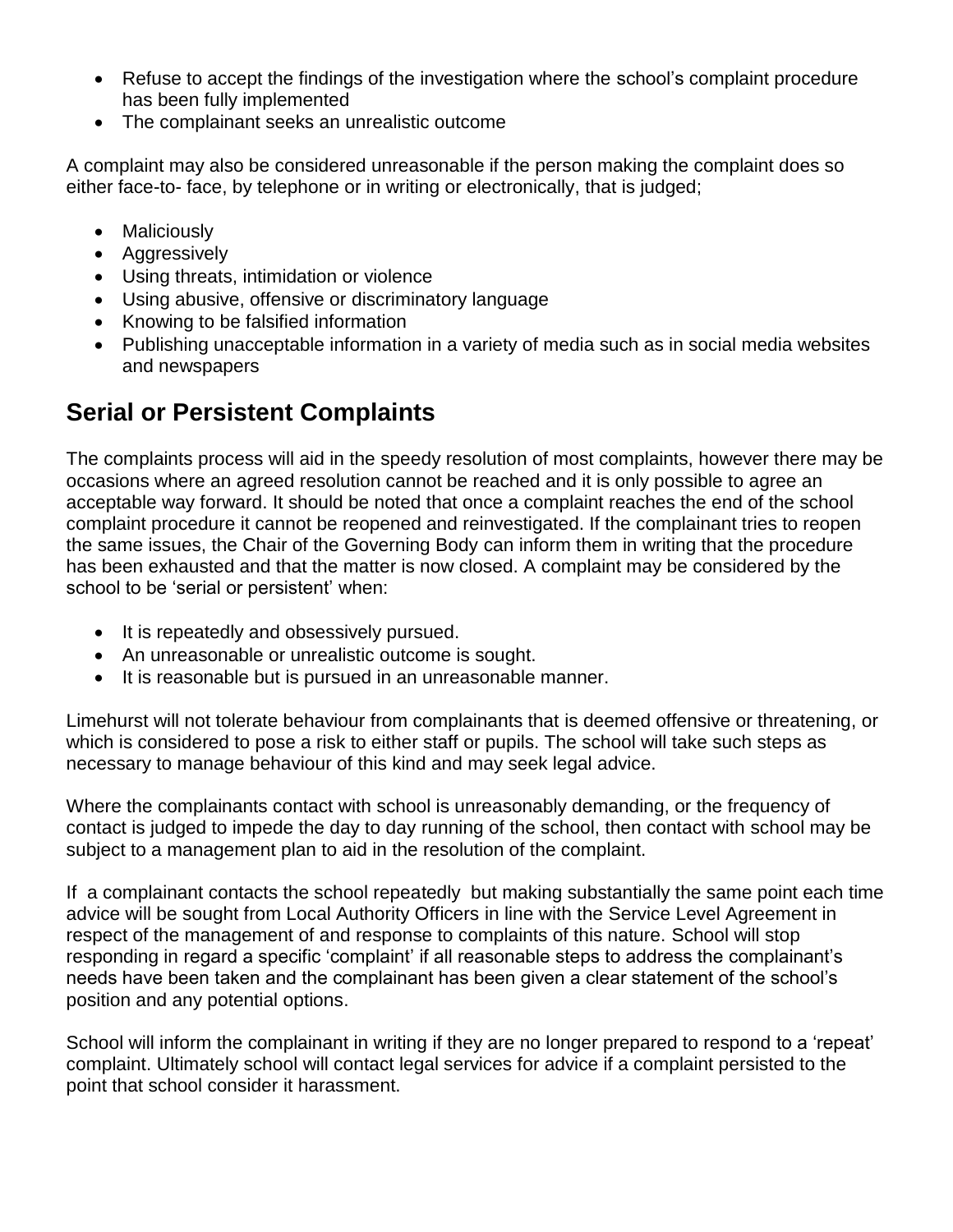#### **Monitoring and Review**

The Governors monitor the complaints procedure, to ensure that all complaints received are appropriately responded to. The Head Teacher logs all complaints received by the school and records the outcome and any learning from the complaint. Governors examine this log on an annual basis. Governors consider any local or national decisions that affect the complaints process and make any modifications necessary to this policy. This policy is made available to all parents and carers, so that they can be properly informed about the complaints process.

#### **ADOPTED: OCTOBER 2012**

#### **Complaint proforma attached below**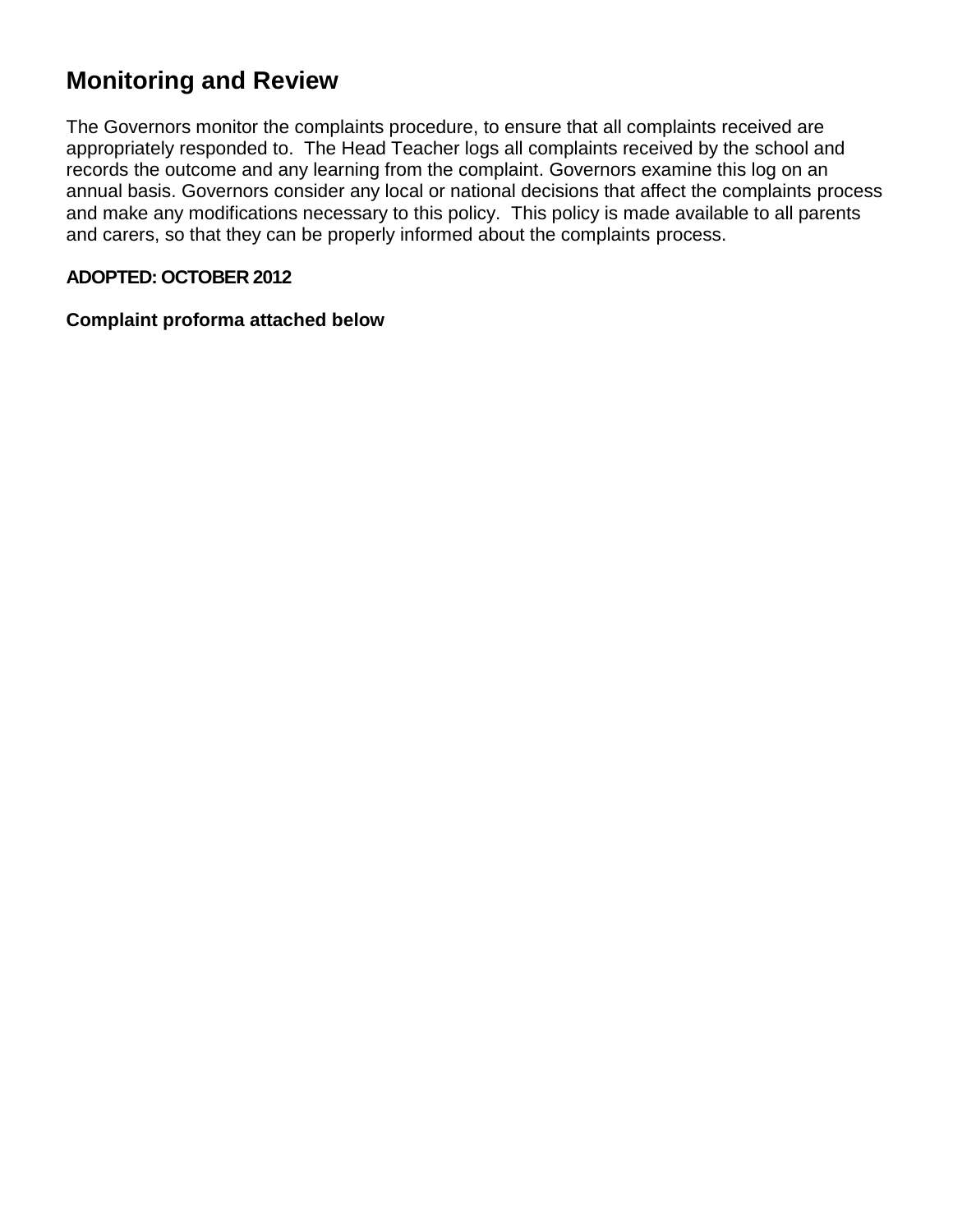## **Complaints not in scope of a procedure**

A complaints procedure should cover all complaints about any provision of facilities or services that a school provides with the **exceptions** listed below, for which there are separate (statutory) procedures.

| <b>Exceptions</b>                                                                                        | Who to contact                                                                                                                                                                                                                                                                                                                                                                                                                                |
|----------------------------------------------------------------------------------------------------------|-----------------------------------------------------------------------------------------------------------------------------------------------------------------------------------------------------------------------------------------------------------------------------------------------------------------------------------------------------------------------------------------------------------------------------------------------|
| Admissions to schools<br>Statutory assessments of<br><b>Special Educational Needs</b><br>(SEN)           | Concerns should be raised directly with local<br>authorities.                                                                                                                                                                                                                                                                                                                                                                                 |
| School re-organisation proposals<br>Matters likely to require a Child<br><b>Protection Investigation</b> |                                                                                                                                                                                                                                                                                                                                                                                                                                               |
| Exclusion of children from school                                                                        | Further information about raising concerns about<br>exclusion can be found at: www.gov.uk/school-<br>discipline-exclusions/exclusions.                                                                                                                                                                                                                                                                                                        |
| Whistleblowing                                                                                           | Schools have an internal whistleblowing<br>procedure for their employees and voluntary<br>staff. Other concerns can be raised directly with<br>Ofsted by telephone on: 0300 123 3155, via<br>email at: whistleblowing@ofsted.gov.uk or by<br>writing to:<br>WBHL, Ofsted<br><b>Piccadilly Gate</b><br><b>Store Street</b><br>Manchester M1 2WD.<br>The Department for Education is also a<br>prescribed body for whistleblowing in education. |
| Staff grievances and disciplinary<br>procedures                                                          | These matters will invoke the school's internal<br>grievance procedures. Complainants will not be<br>informed of the outcome of any investigation.                                                                                                                                                                                                                                                                                            |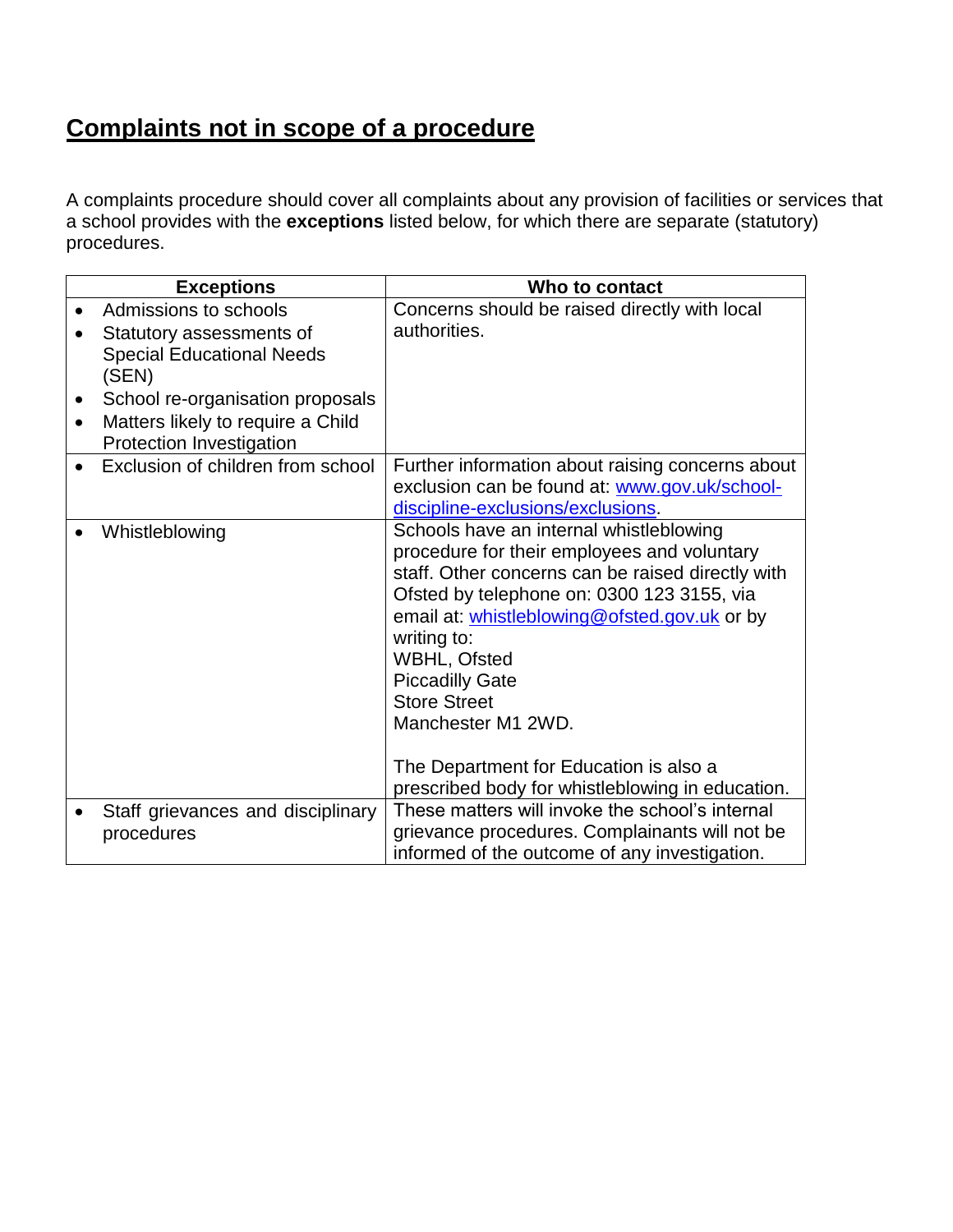#### **OLDHAM COUNCIL**



**Limehurst Community Primary School Whitebank Road Oldham OL8 3JQ**

**Telephone 0161 770 3140** 

**[info@limehurst.oldham.sch.uk](mailto:info@limehurst.oldham.sch.uk)**

Please complete and return to the Head teacher and/or Chair of Governors (dependent on complaint stage) who will acknowledge receipt and explain what action will be taken.

Please give details of your complaint. If you have more than one complaint please complete an individual sheet for each complaint.

Please see attached.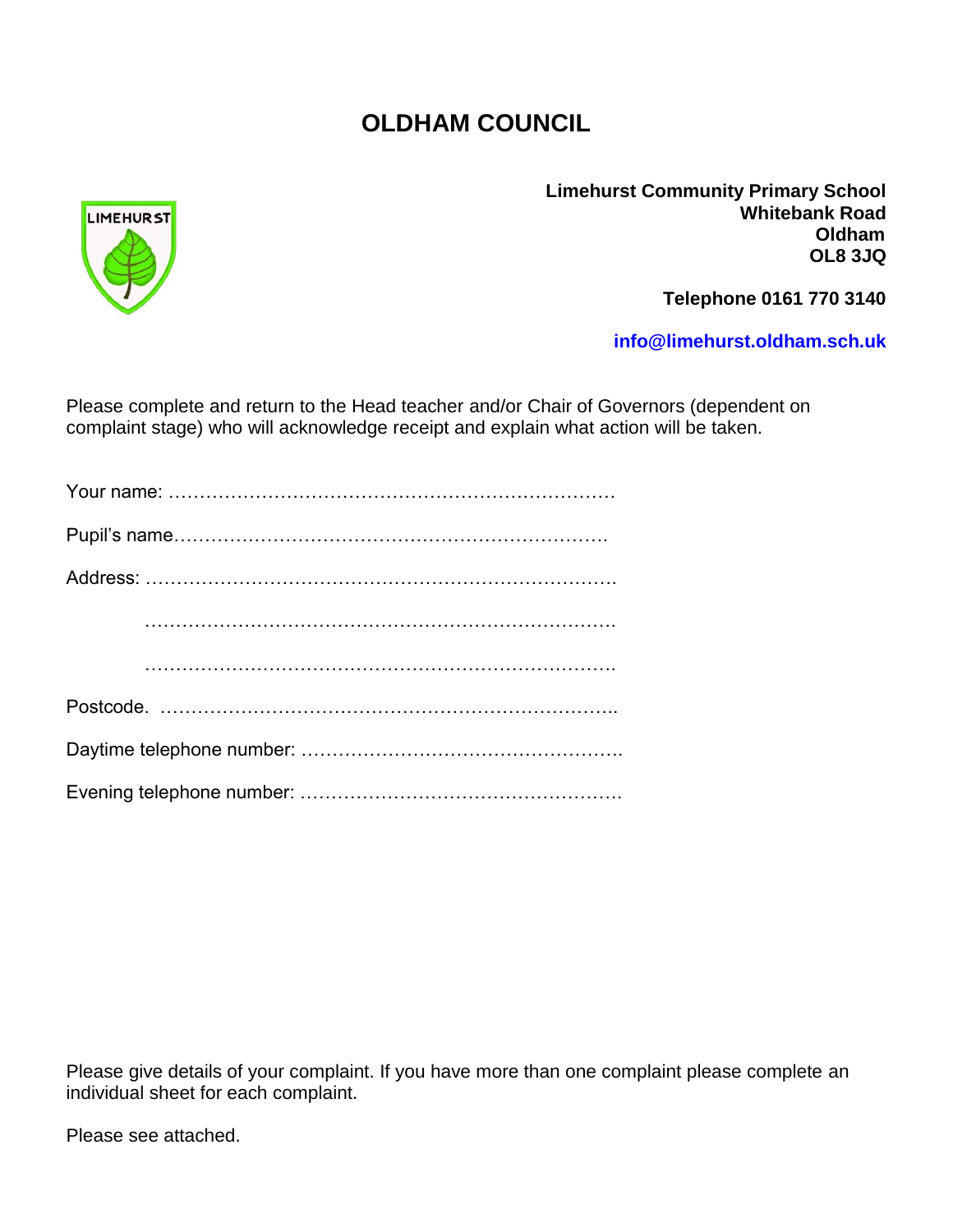What action, if any, have you already taken to try and resolve your complaint. (Who did you speak to and what was the response?)

What actions do you feel might resolve the problem at this stage?

Are you attaching any paperwork? If so, please give details.

Signature ………………………………………………………….

Date ……………………………………….